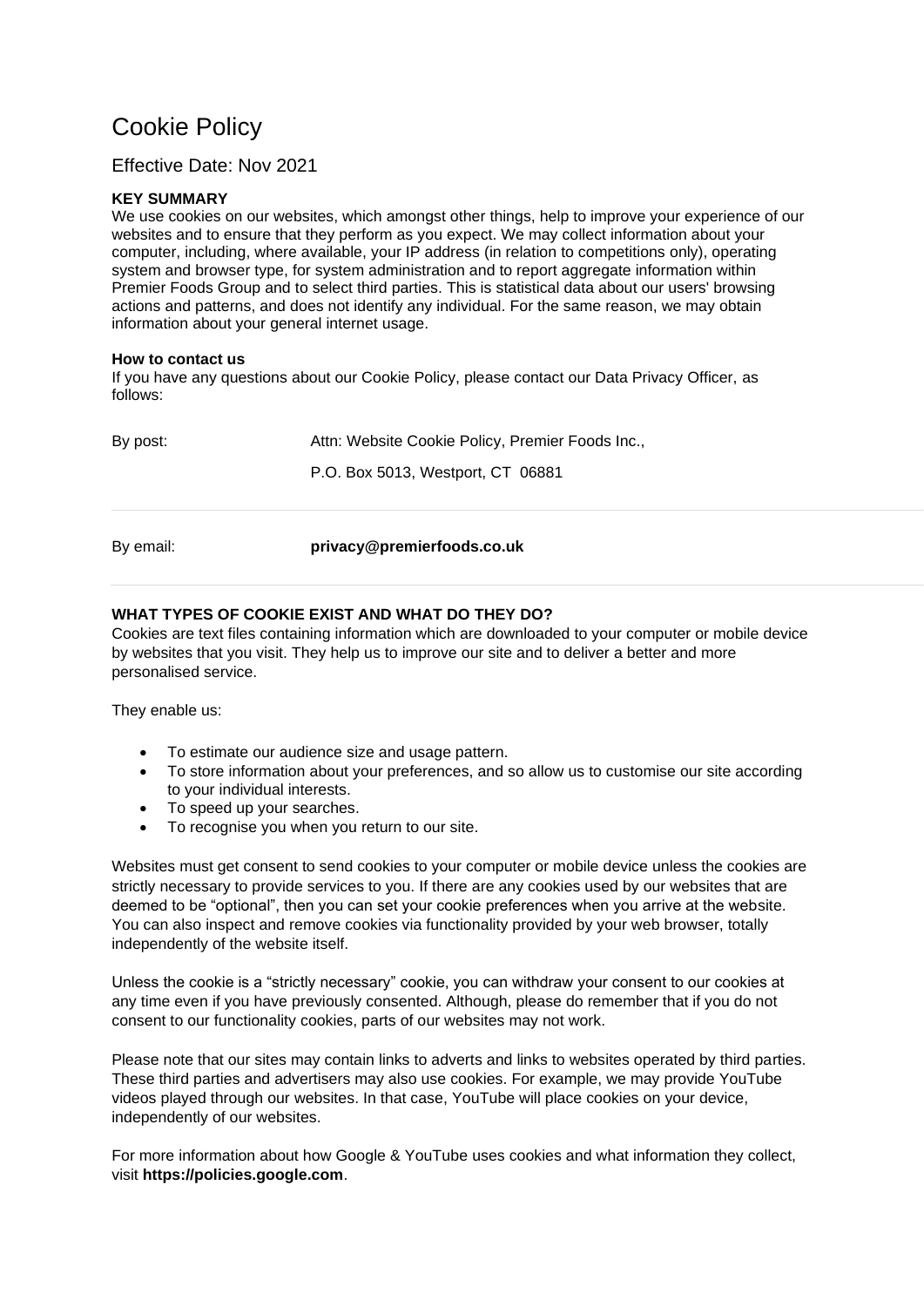Before we explain what cookies are, we need to explain what a few commonly used terms mean:

- **Affiliate** an affiliate is a website operator who can send traffic to a website using links from another website. The affiliate may be paid an agreed commission from the referral.
- **First party cookies** are those set by a website that is being visited by the user at the time the website displayed in the URL window.
- **Third-party cookies** are cookies that are set by a domain other than that of the website being visited by the user. If a user visits a website and another entity sets a cookie through that website this would be a third-party cookie.
- **Persistent cookies** these cookies remain on a user's device for the period of time specified in the cookie. They can be referenced each time that the user visits the website that created that particular cookie to provide information across multiple visits/sessions.
- **Session cookies** these cookies allow website operators to link the actions of a user during a browser session. A browser session starts when a user opens the browser window and finishes when they close the browser window. Session cookies are created temporarily. Once you close the browser, all session cookies are deleted.

#### **THE FOUR MAIN CATEGORIES OF COOKIE**

#### **Category 1: Strictly necessary cookies**

These cookies are essential for the running of a website e.g. a cookie that remembers what you've put into a shopping basket. Generally these cookies will be essential first-party session cookies, and if persistent or third party, there should be a good justification for this. Strictly necessary cookies will generally be used to store a unique identifier to manage and identify the user as unique to other users currently viewing the website, in order to provide a consistent and accurate service to the user.

Examples include:

- Remembering previous actions (e.g. entered text) when navigating back to a page in the same session.
- Managing and passing security tokens to different services within a website to identify the visitor's status (e.g. logged in or not).
- To maintain tokens for the implementation of secure areas of the website.
- To route customers to specific versions/applications of a service, such as might be used during a technical migration.

These cookies will not be used:

- To gather information that could be used for marketing to the user.
- To remember customer preferences or user IDs outside a single session (unless the user has requested this function).

#### **Category 2: Performance cookies**

These cookies only collect information about website usage for the benefit of the website operator. We use them to ensure our sites are working as well as possible, for example, if there's a really popular page then we may try to provide users with more of that sort of information. These cookies can be first or third party, session or persistent cookies. To fall within this category their usage should be limited to performance and website improvement. Any information collected by these cookies is anonymous.

Examples include: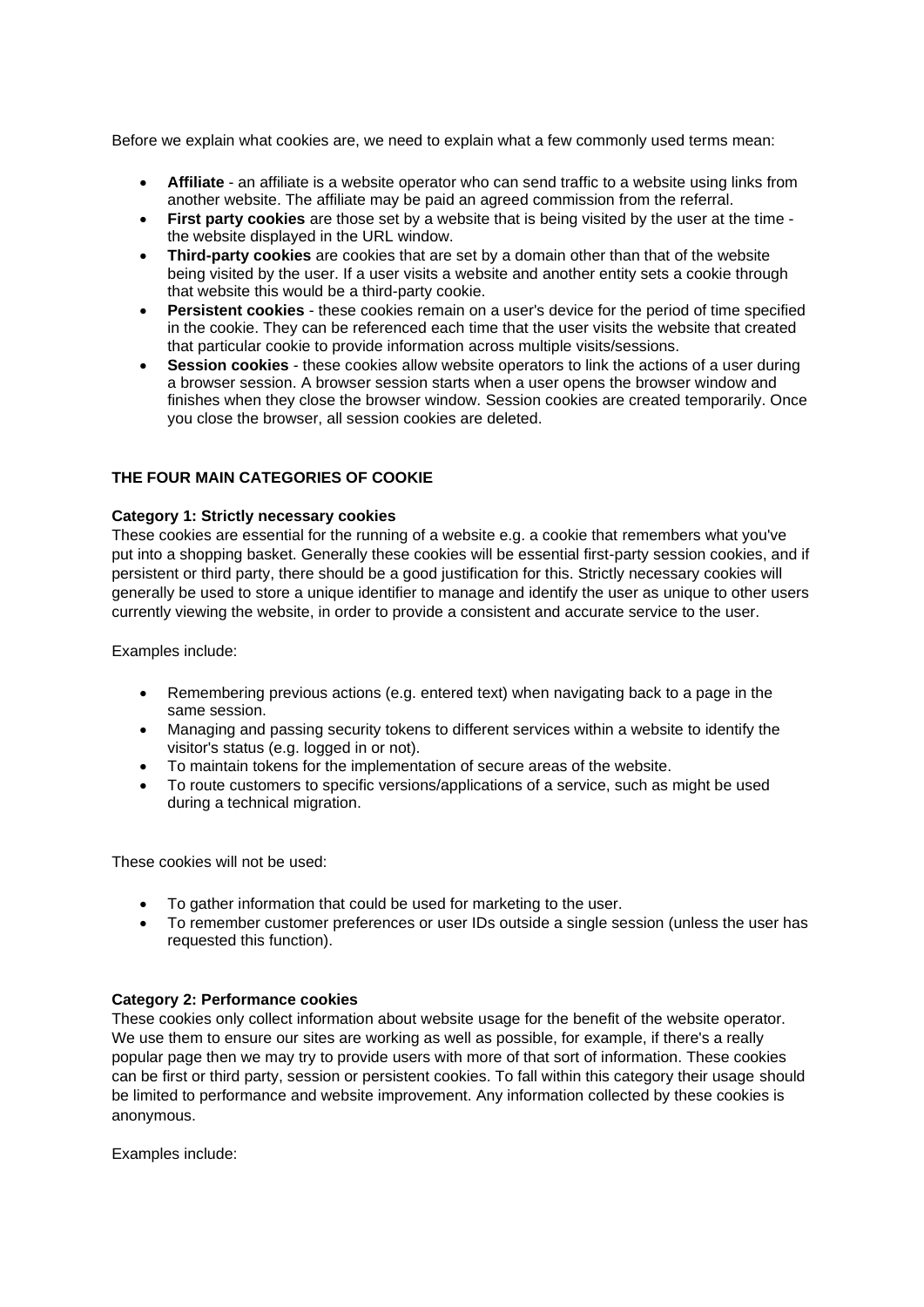- Web analytics where the data collected is limited to the website operator's use only, for managing the performance and design of a site. These cookies can be third-party cookies but the information must be for the exclusive use of the publisher of the website visited.
- Ad response rates where the data is used exclusively for calculating response rates (clickthrough rates) to improve the effectiveness of advertising purchased on a site external to the destination website.
- Affiliate tracking where the cookie is used to let affiliates know that a visitor to a site visited a partner site some time later and if that visit resulted in the use or purchase of a product or service, including details of the product and service purchased. Affiliate tracking cookies allow the affiliate to improve the effectiveness of their site.
- Error management Measuring errors presented on a website, typically this will be to support service improvement or complaint management and will generally be closely linked with web analytics.
- Testing designs Testing variations of design, typically using A/B or multivariate testing, to ensure a consistent look and feel is maintained for the user of the site in the current and subsequent sessions.

#### **Category 3: Functionality cookies**

These cookies are site specific and are linked to user choices for using that site, for example, language choices.

#### **Category 4: Targeting cookies or advertising cookies**

These cookies contain a unique key that is able to distinguish individual users' browsing habits or store a code that can be translated into to a set of browsing habits or preferences using information stored elsewhere, for example an online retailer could analyse your previous purchases and make suggestions based on what other purchasers of the same goods bought.

#### **WHICH COOKIES ARE USED ON MRKIPLING.US?**

#### **Category 1: Strictly necessary cookies**

We would not be able to operate our websites without using the "strictly necessary" cookies listed below:

| <b>Cookie Name</b>     | <b>ASP.NET_SessionId</b>                                                                                |
|------------------------|---------------------------------------------------------------------------------------------------------|
| Creator                | Premier Foods websites / Kentico CMS                                                                    |
| Purpose                | Holds the user session ID in order to provide services consistency during the<br>visit/session on site. |
| Persistence Type       | Session only.                                                                                           |
| Further<br>Information | <b>Click here for Kentico info</b>                                                                      |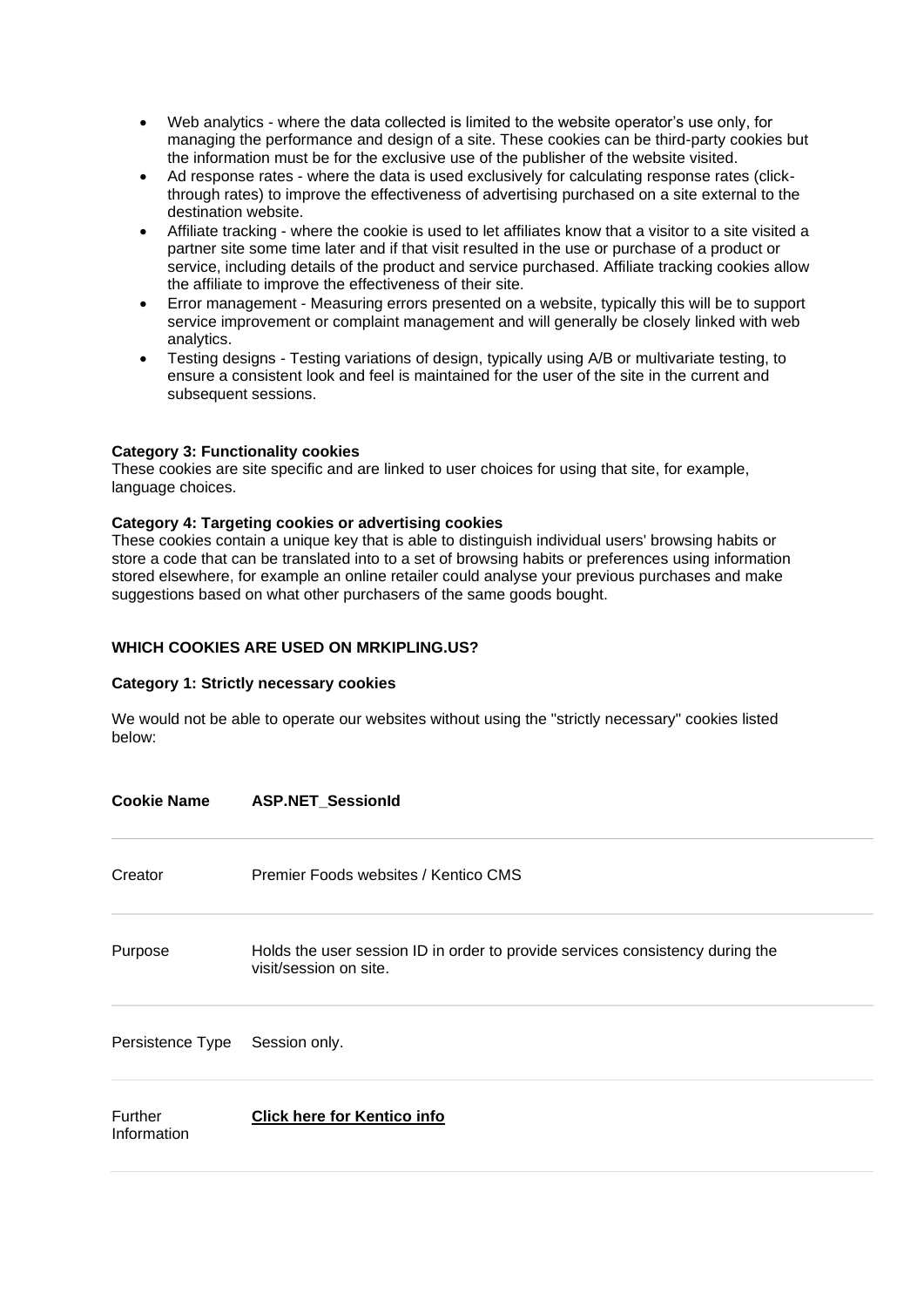| <b>Cookie Name</b>  | <b>CMSPreferredCulture</b>                                                                                           |
|---------------------|----------------------------------------------------------------------------------------------------------------------|
| Creator             | Premier Foods websites / Kentico CMS                                                                                 |
| Purpose             | Holds the user preference for the Site Culture (eg: en-GB).                                                          |
| Persistence Type    | Persistent 1 Year from time set.                                                                                     |
| Further Information | <b>Click here for Kentico info.</b><br>Note: this could also be considered to be a Category 3 - Functionality cookie |

| <b>Cookie Name</b>     | <b>CMSCsrfCookie</b>                                                                                                                                      |
|------------------------|-----------------------------------------------------------------------------------------------------------------------------------------------------------|
| Creator                | Premier Foods websites / Kentico CMS                                                                                                                      |
| Purpose                | Store's a security token that the system uses to validate all form data submitted via<br>POST requests. Helps protect against cross site request forgery. |
| Persistence<br>Type    | Session only                                                                                                                                              |
| Further<br>Information | <b>Click here for Kentico info</b>                                                                                                                        |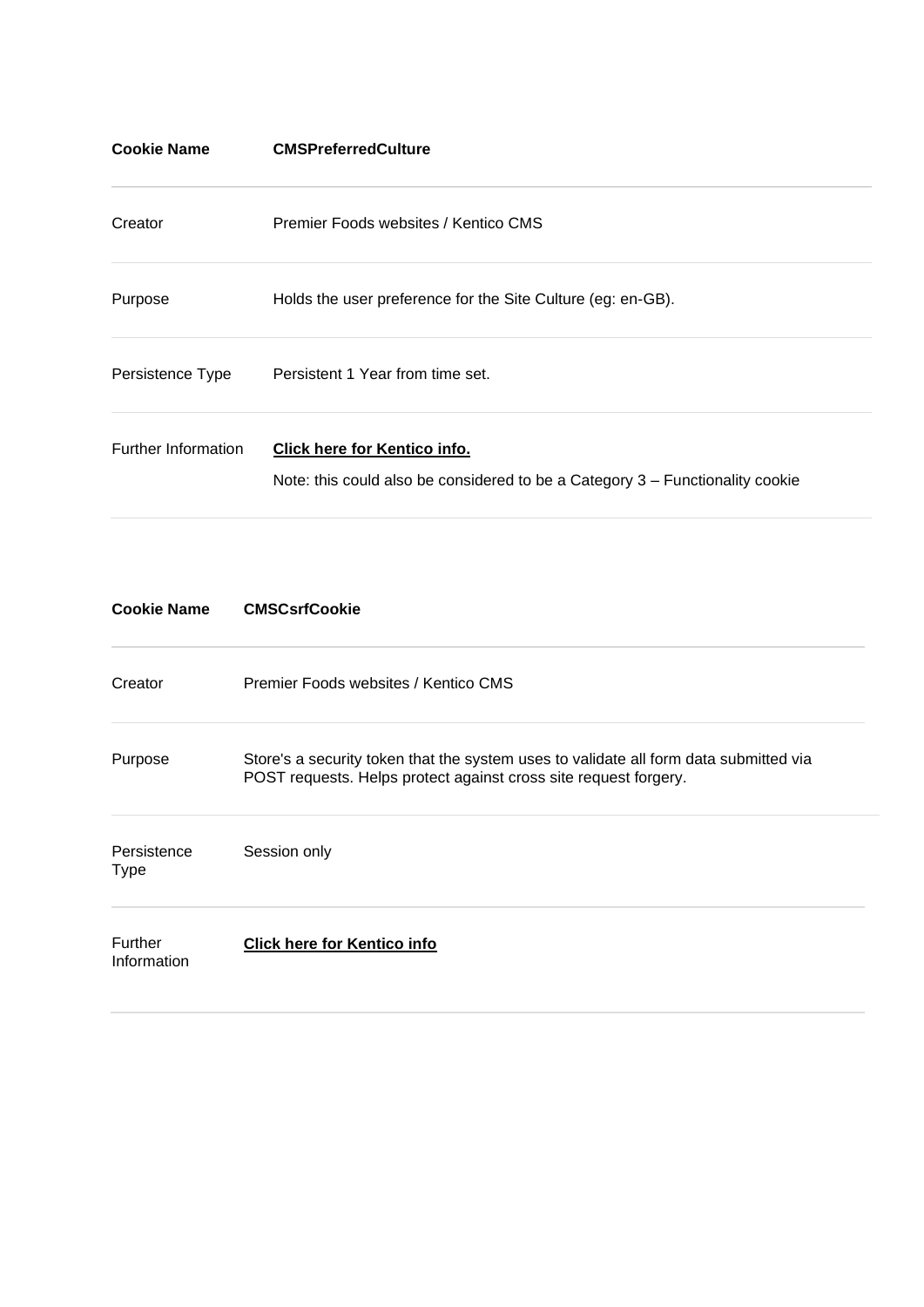| <b>Cookie Name</b>       | <b>CMSCookieLevel</b>                               |
|--------------------------|-----------------------------------------------------|
| Creator                  | Premier Foods websites / Kentico CMS                |
| Purpose                  | Specifies which cookies are allowed by the visitor. |
| Persistence Type 1 year  |                                                     |
| Further<br>Information   | <b>Click here for Kentico info</b>                  |
| <b>Cookie Name</b>       | <b>Consent</b>                                      |
| Creator                  | Premier Foods websites / Kentico CMS                |
| Purpose                  | Cookie that confirms a user's consent with Civic    |
| Persistence Type 90 days |                                                     |
| Further<br>Information   | <b>Click here for Kentico info</b>                  |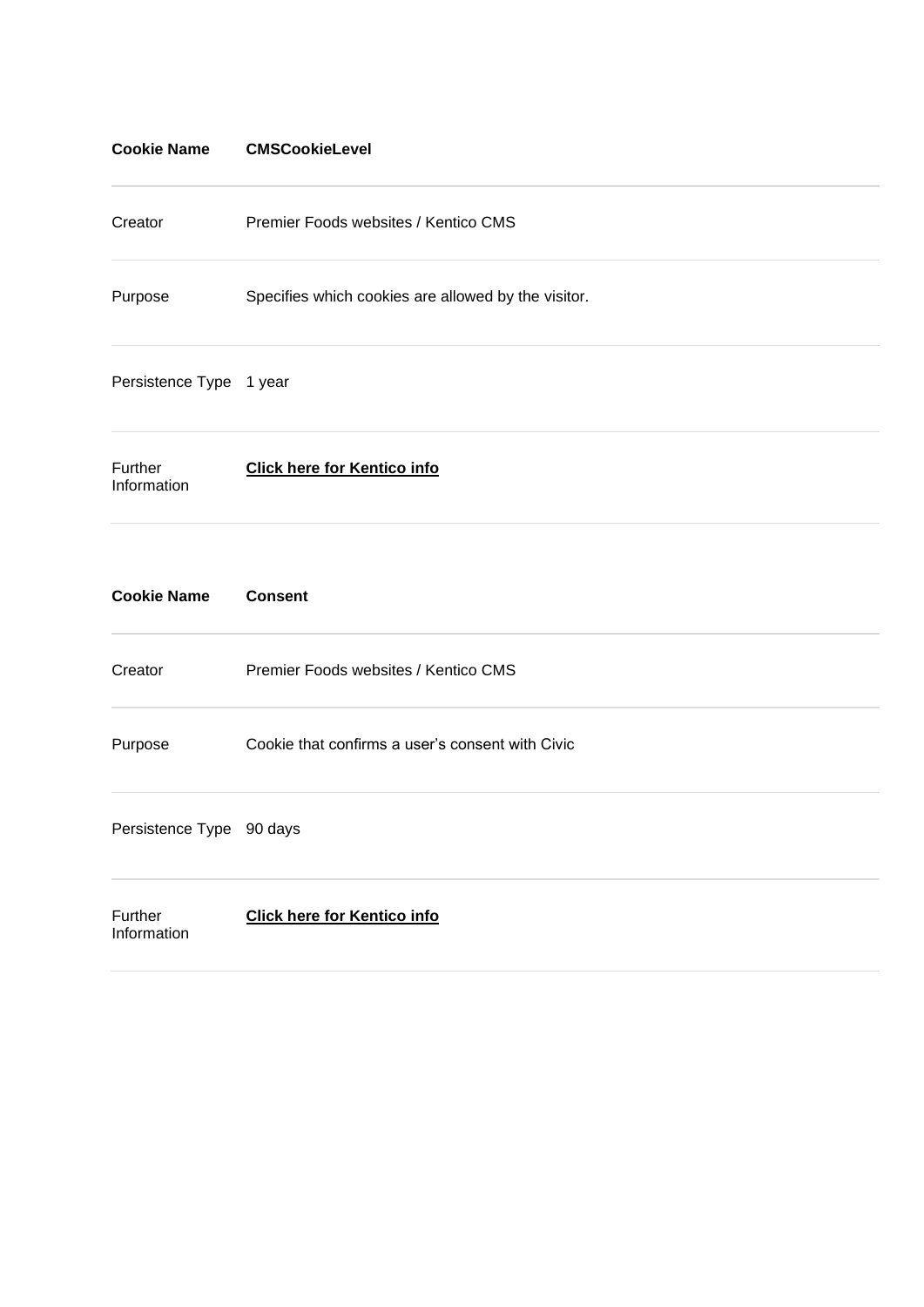| <b>Cookie Name</b>       | <b>CookieControl</b>                                                 |
|--------------------------|----------------------------------------------------------------------|
| Creator                  | Civic                                                                |
| Purpose                  | Used only to remember the user's preferences on your domain          |
| Persistence Type 90 days |                                                                      |
| Further<br>Information   | <b>Click here for Civic info</b>                                     |
| <b>Cookie Name</b>       | <b>CMSCurrentTheme</b>                                               |
| Creator                  | Premier Foods websites / Kentico CMS                                 |
| Purpose                  | Holds the name of the visual site theme being presented to the user. |
|                          | Persistence Type  Persistent 1 Day from time set.                    |
| Further<br>Information   | <b>Click here for Kentico info</b>                                   |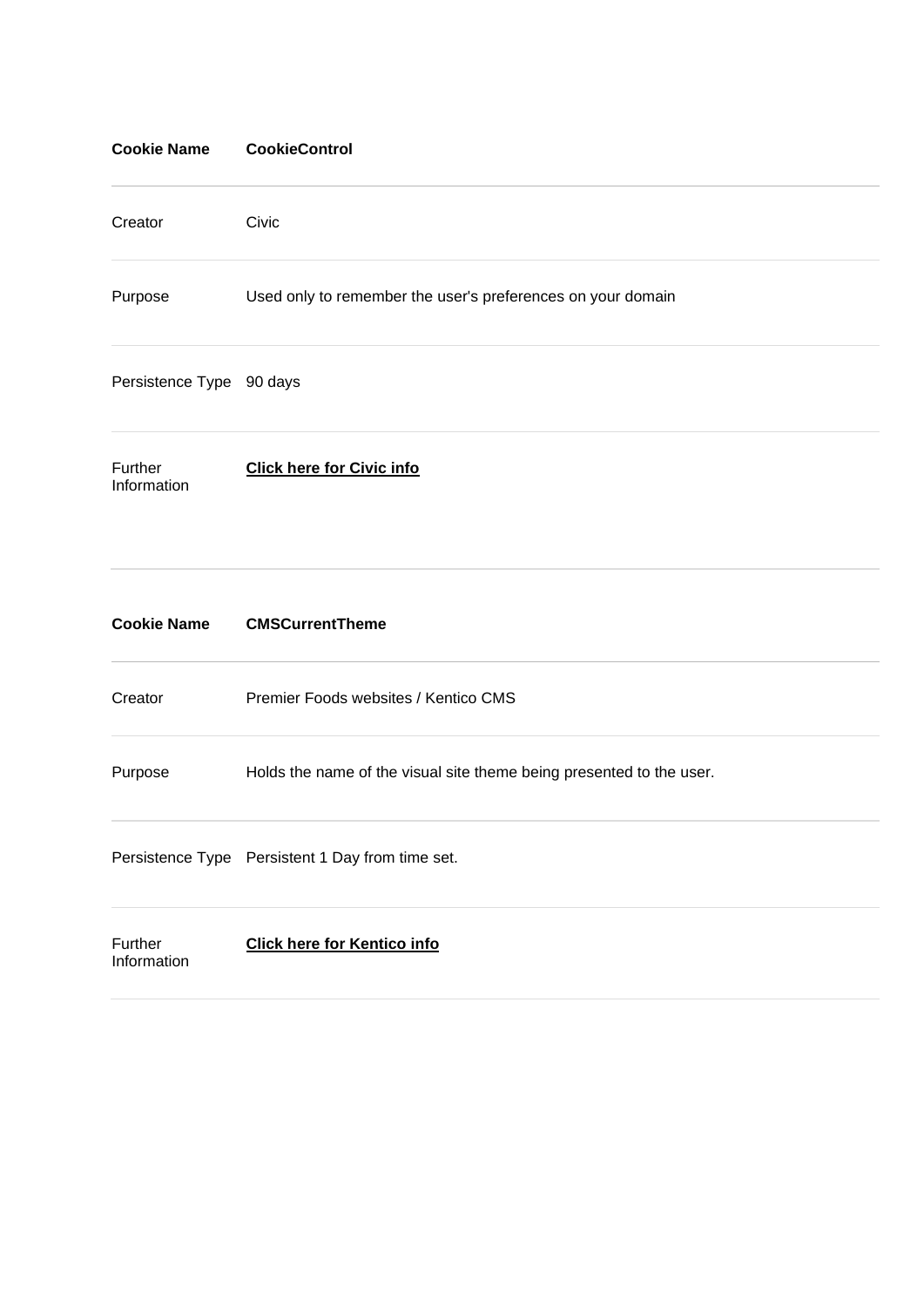#### **Category 2: Performance cookies**

We use the following performance cookies on our websites.

| <b>Cookie Name</b>         | $\Box$ ga                                                         |
|----------------------------|-------------------------------------------------------------------|
| Creator                    | Google, Inc                                                       |
| Purpose                    | Used by Google Analytics to distinguish (but not identify) users. |
| Persistence Type           | Persistent 2 Years from time set.                                 |
| <b>Further Information</b> | <b>Click here for Google Analytics info</b>                       |

### **Category 3: Functionality cookies**

We use the following Functionality cookies:

| <b>Cookie Name</b>      | <b>CMSPreferredUICulture</b>                                                                                     |
|-------------------------|------------------------------------------------------------------------------------------------------------------|
| Creator                 | Premier Foods websites / Kentico CMS                                                                             |
| Purpose                 | Stores the preferred UI culture of the user (i.e. stores the preference of the language<br>culture of the user). |
| Persistence Type 1 year |                                                                                                                  |
| Further<br>Information  | <b>Click here for Kentico info</b>                                                                               |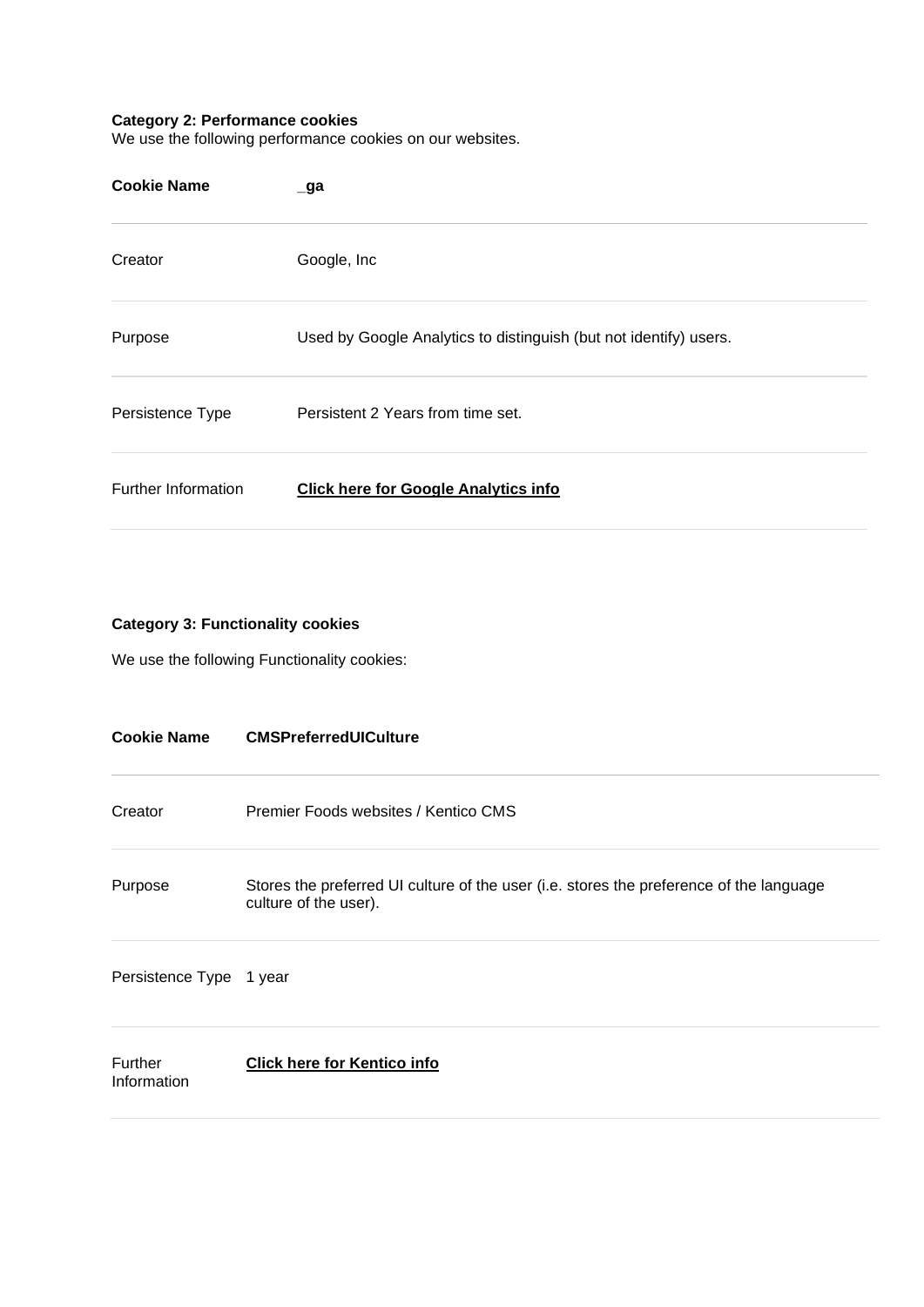| <b>Cookie Name</b>     | _ga_PGV1k2BN4M                              |
|------------------------|---------------------------------------------|
| Creator                | Google Analytics                            |
| Purpose                | Google Analytics, distinguish unique users  |
| Persistence Type       | 2 years                                     |
| Further<br>Information | <b>Click here for Google Analytics info</b> |
|                        |                                             |
| <b>Cookie Name</b>     | .ASPXFORMSAUTH                              |
| Creator                | ASP.NET                                     |
| Purpose                | Authentication cookie for ASP forms         |
|                        |                                             |
| Persistence Type       | 30 minutes                                  |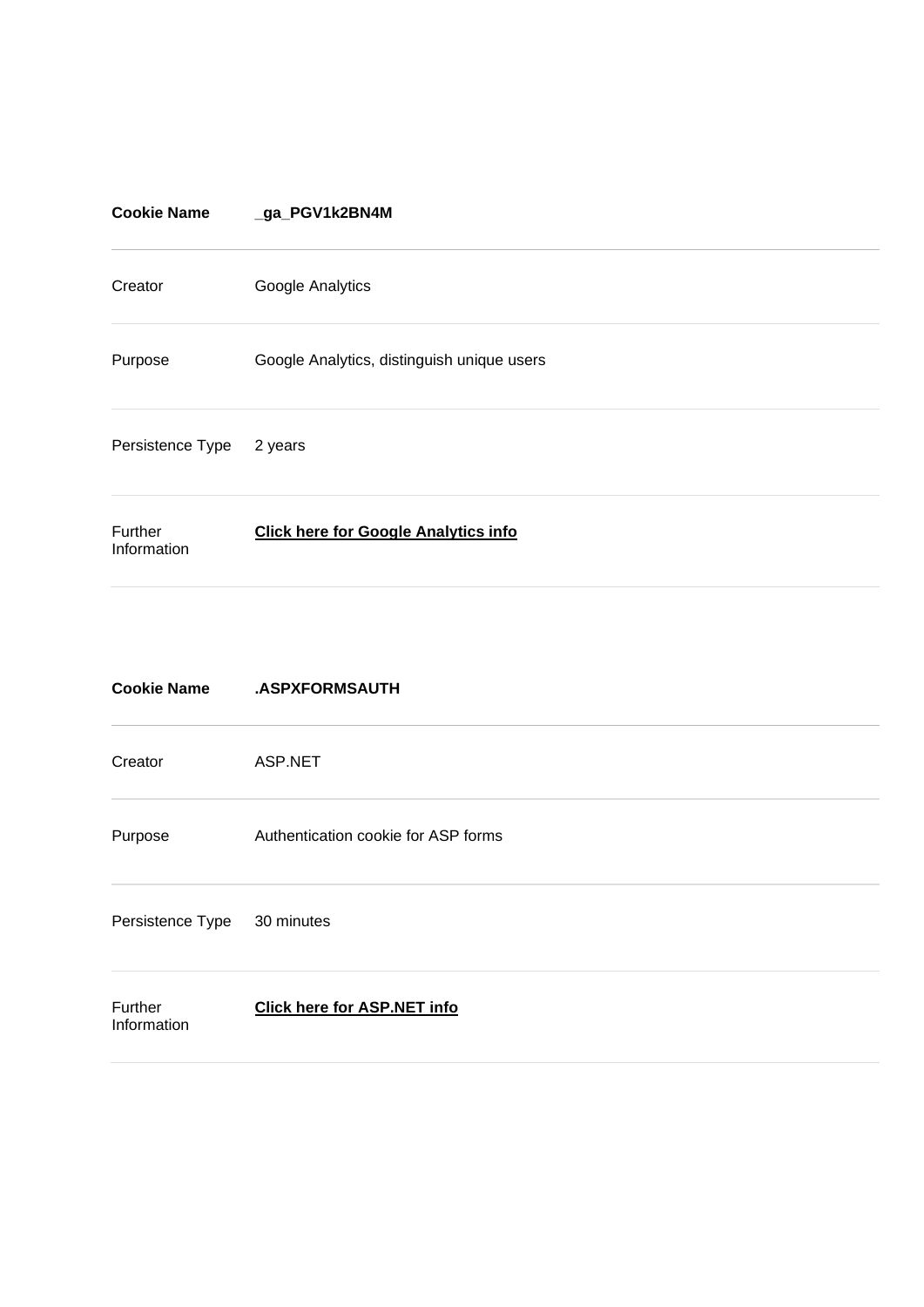| <b>Cookie Name</b>     | ai_user                                 |
|------------------------|-----------------------------------------|
| Creator                | Microsoft Application Insights Software |
| Purpose                | Counting the number of users over time  |
| Persistence Type       | 1 Year                                  |
| Further<br>Information | N/A                                     |

| <b>Cookie Name</b>     | c-referrer                                                                 |
|------------------------|----------------------------------------------------------------------------|
| Creator                | Cognito Forms                                                              |
| Purpose                | Tracks how users are referred to the site and the first page they accessed |
| Persistence Type       | Session                                                                    |
| Further<br>Information | N/A                                                                        |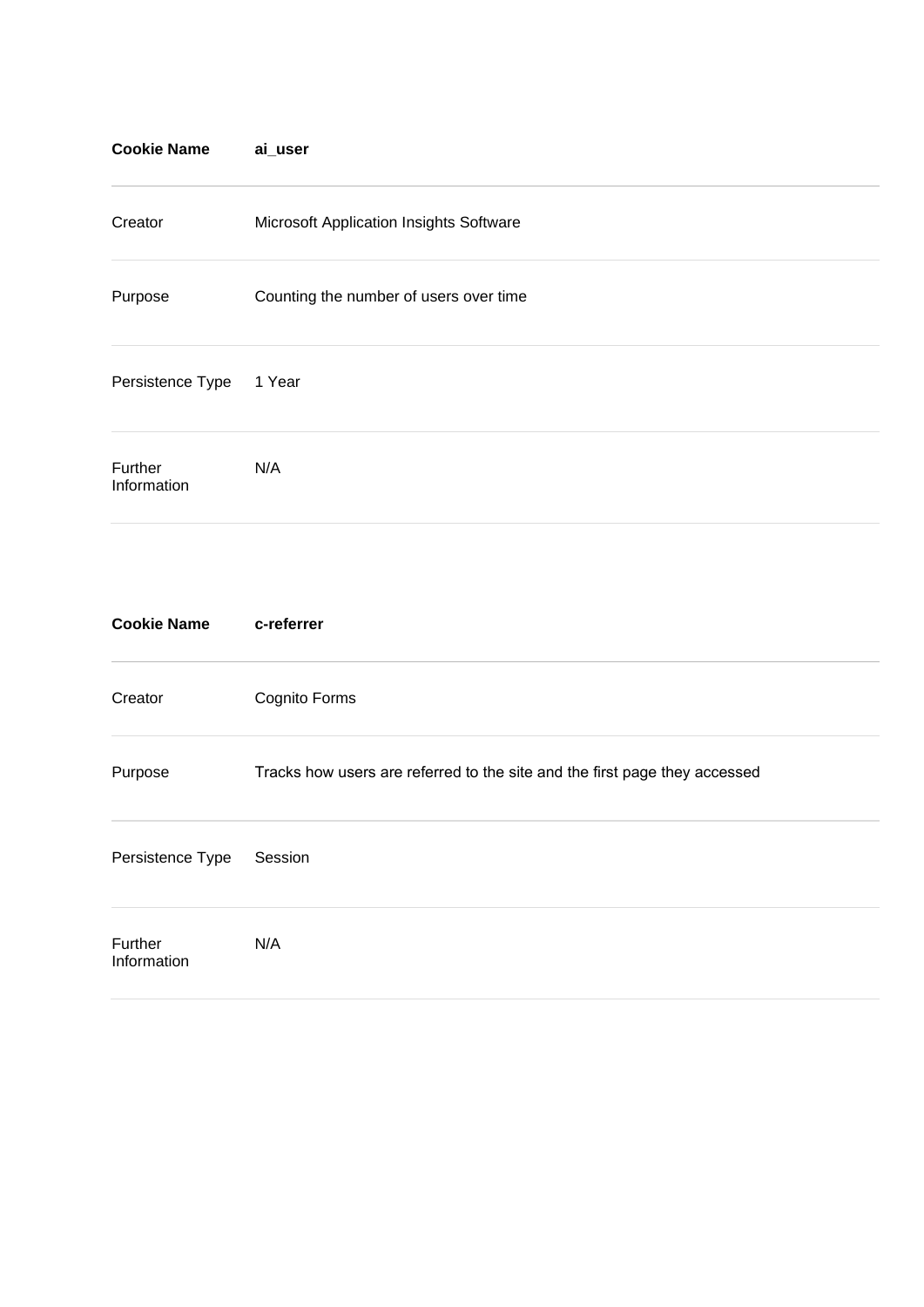| <b>Cookie Name</b>     | _stripe_mid                  |
|------------------------|------------------------------|
| Creator                | <b>Stripe</b>                |
| Purpose                | Fraud prevention             |
| Persistence Type       | 1 Year                       |
| Further<br>Information | N/A                          |
| <b>Cookie Name</b>     | g_enabled_idps               |
| Creator                | Google                       |
| Purpose                | Used for Sign in with google |
| Persistence Type       | Persistant                   |
| Further<br>Information | N/A                          |
|                        |                              |